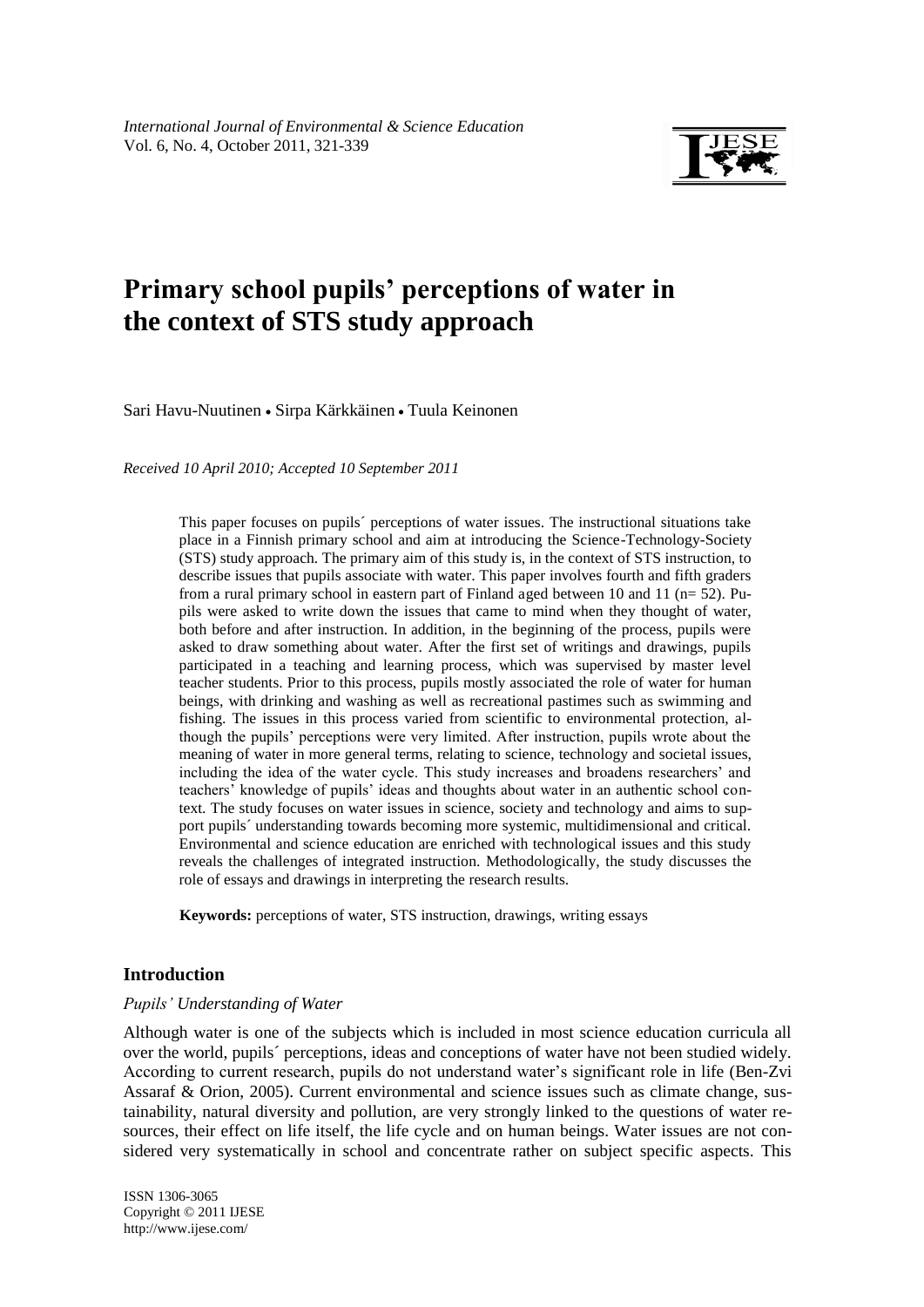results in pupils failing to see how water issues relate to each other (see for example Shepardson et al., 2007). In addition, many scientific studies focus only on particular aspects of water. To promote children's understanding of water and its different dimensions, we should aim for a more systemic and multidimensional discussion of water in the context of our life. This approach means integrating scientific, environmental, societal and even technological questions into instruction.

Previous studies concerning science learning often focus on examining some particular viewpoints of water issues and separating the physics, chemistry and environmental aspects from each other: sinking and floating (Kawasaki & Herrenkohl, 2004; Havu-Nuutinen, 2005), evaporation, boiling, and condensation (Tytler, 2000; Varelas, Pappas and Rife, 2006), the water cycle (Ben-zvi-Assarf & Orion, 2005; Márquez, Izquierdo, & Espinet, 2006), or more broadly, the watershed (Shepardson, Harbor, & Wee, 2005; Patterson & Harbor, 2005; Shepardson, Wee, Priddy, Schellenberger & Harbor, 2007). These studies have revealed that at different ages, people possess an incomplete picture of the phenomena of water and the water cycle, including many preconceptions and misconceptions about it. For example, pupils did not connect the watershed concept to their everyday life sphere in which they live, play, and go to school. In addition, pupils' conceptions about watersheds largely focused on natural landscapes rather than the urban or human managed landscapes in which most of them live. In previous studies, pupils did not understand that water transported across the land and through surface water, distributes the effects of human activities throughout the watershed. In essence, pupils did not display an understanding of the human being as a part of the watershed or of concepts that would lead to an understanding of how human activity has an impact on the watershed and the quality of water. (Shepardson et al., 2007.) As pupils' views of water issues are contextually based and studies have considered water issues from a particular perspective, it seems that we need more information which would link several water issues together. When considering water in different contexts, it offers opportunities for children to conceptualise and link the different aspects of the phenomena.

It is difficult to understand water as a system in which several sub-systems are interrelated. Pupils do not understand scientific conceptions about parts of systems which are hidden from everyday view, such as water in aquifers, water in water treatment systems, or water vapour in the atmosphere. Even when pupils recognise how water exists underground, connections to other systems such as surface water systems or human-engineered systems, remain unclear to many. The incomplete understanding of water as systemic process makes it difficult for pupils to trace and conserve water entering or exiting connected water systems (Covitt et al., 2009).

#### *Learning Water in School Science*

The Finnish national core curriculum (National Board of Education, 2004) stipulates that school science learning should be approached from a multidimensional viewpoint, strengthening the several aspects of the phenomena in a context of the pupils' life. The curriculum also guides teachers to consider the learning task as an integrated subject which shows the links between the theoretical aspects and everyday life. In the core curriculum, water as a substance is included in several core content:

1) Organisms and living environments (the basic features of living and lifeless nature, various living environments and the adaptation of organisms to them, nature through the seasons, the most common species of plants and animals in the pupils' immediate environment).

2) Substances around us (properties and changes in the state of water; the utilisation of water; the water cycle in nature).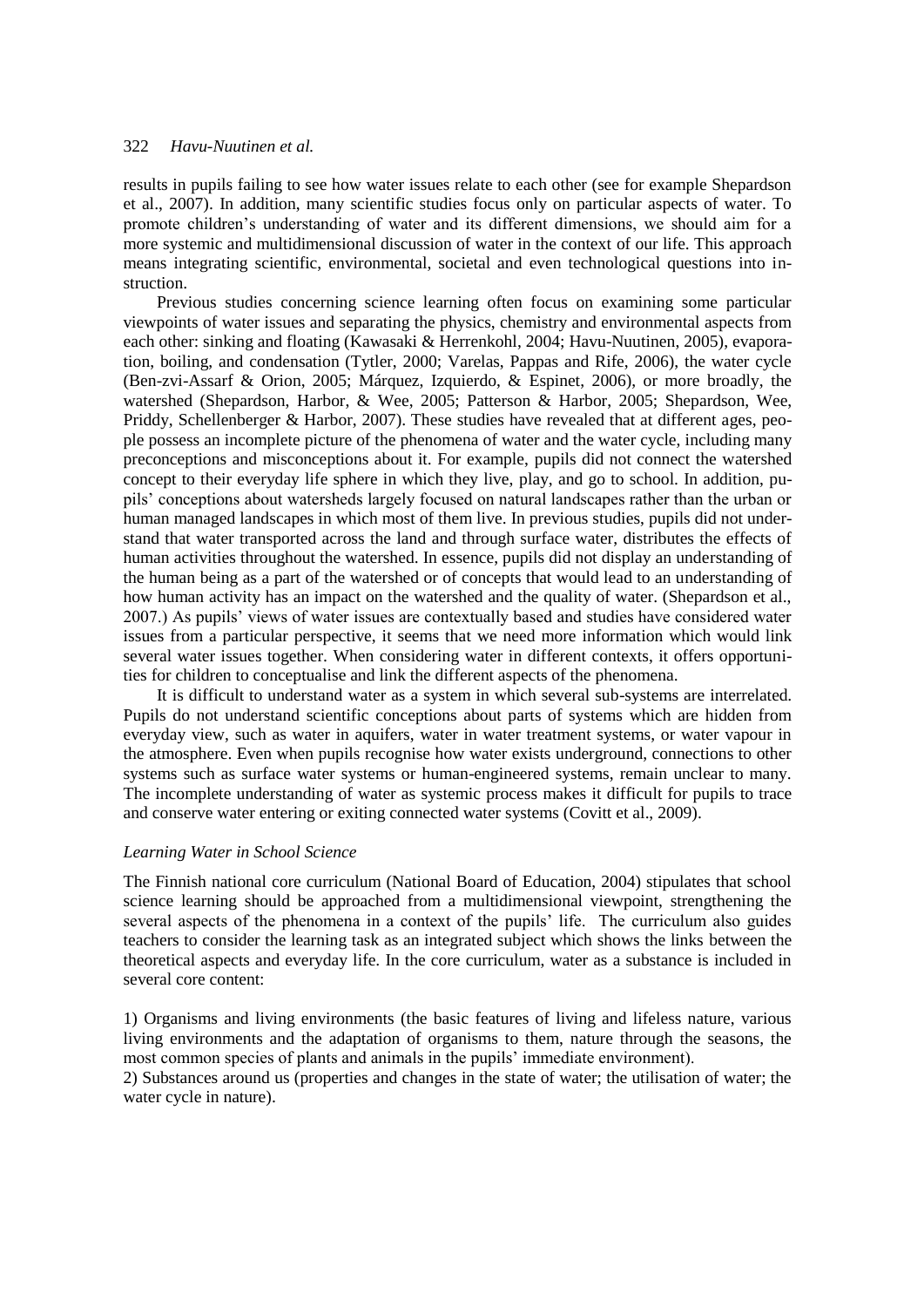3) The human and health (daily health routines, caring for one's own health, the importance of family, friendship, interaction and the recognition of feelings associated with well-being and mental health).

4) The home region and one's immediate environment, the world as an environment for human habitation (the immediate environment, seasonal change, home and provincial regions; natural conditions, landscapes, constructed environment, and human activity).

The National core curriculum does not provide any methodological support to integrate ideas the presented, and thus instruction often remains on a level that does not support the intended targets. Experimental and integrated school learning is recommended in the curricular text, but in reality, teaching is often conducted using textbooks (see Heinonen, 2005; Perkkilä & Lehtelä, 2007). In our experience, we have found it beneficial to guide pupils towards perceiving water from varying viewpoints, taking into account environmental and scientific issues. At the same time, we have tried to support the pupils so that they form an understanding in which water issues are considered widely, connecting both natural and human-engineered systems.

This study stemmed from the aim of considering how pupils see water multidimensionally, from the societal, scientific, environmental and technological aspects. If at school, science issues are handled as a part of societal and environmental questions, not separating them from everyday life, studying may strongly support pupils´ critical thinking in their collective work for the future (Aikenhead, 1994). In supporting the development of pupils' critical thinking, there is a need for systemic experiences together with several process skills. For example through comparing and evaluating different dimensions of the phenomena, pupils learn to become critical (see also Havu-Nuutinen & Ahtee, 2007). With this in mind, the STS studying approach has been applied for the whole of this research and has been used as a framework in carrying out the instruction. The STS studying approach focuses on scientific issues, as well as on the societal and technological aspects of a phenomenon. Thus, the social environment for using water, is integrated within the scientific and technological questions relating to water. According to the STS approach, scientific phenomena are considered multidimensionally in teaching and studying, particularity from the viewpoint of societal life and social decision making. The STS teaching and learning process raises questions which lead pupils to think of and discuss issues which are meaningful to them in societal, technological and scientific life spheres. In many cases, traditional science curricula have focused on issues that are not significant for future citizens or members in society (see Aikenhead, 2005). If we systematically concentrate on questions related to current issues in society, we could educate pupils to be more critical and better-informed in the future.

According to Tytler (2000), the conceptual change process should be based on pupils' previous, everyday experiences. Important aspects of teaching and learning are to model and test ideas in the light of everyday experiences as well as identify a series of contexts which relate to the concepts being taught. Perceptions are often details which are based on everyday experiences, sometimes without scientifically linked reasons. Pupils' perceptions should be analysed within the contexts in which they describe them. Perceptions describe the initial and disconnected thoughts on the phenomena rather than conceptions, which focus more on explanations, attitudes and knowledge (see White, 1988). Support is therefore needed to help pupils consider how they perceive the phenomenon in different contexts. Based on these perceptions, conceptions can be formulated and argued without the particular learning context. In this study it is referred to perceptions instead of conceptions, because conceptions reveal broader understanding than received in this paper. This research is approached through issues, which take into account the combination of societal, scientific and technological viewpoints; pupils' perceptions of water issues are examined through a more interactive and global view of science learning.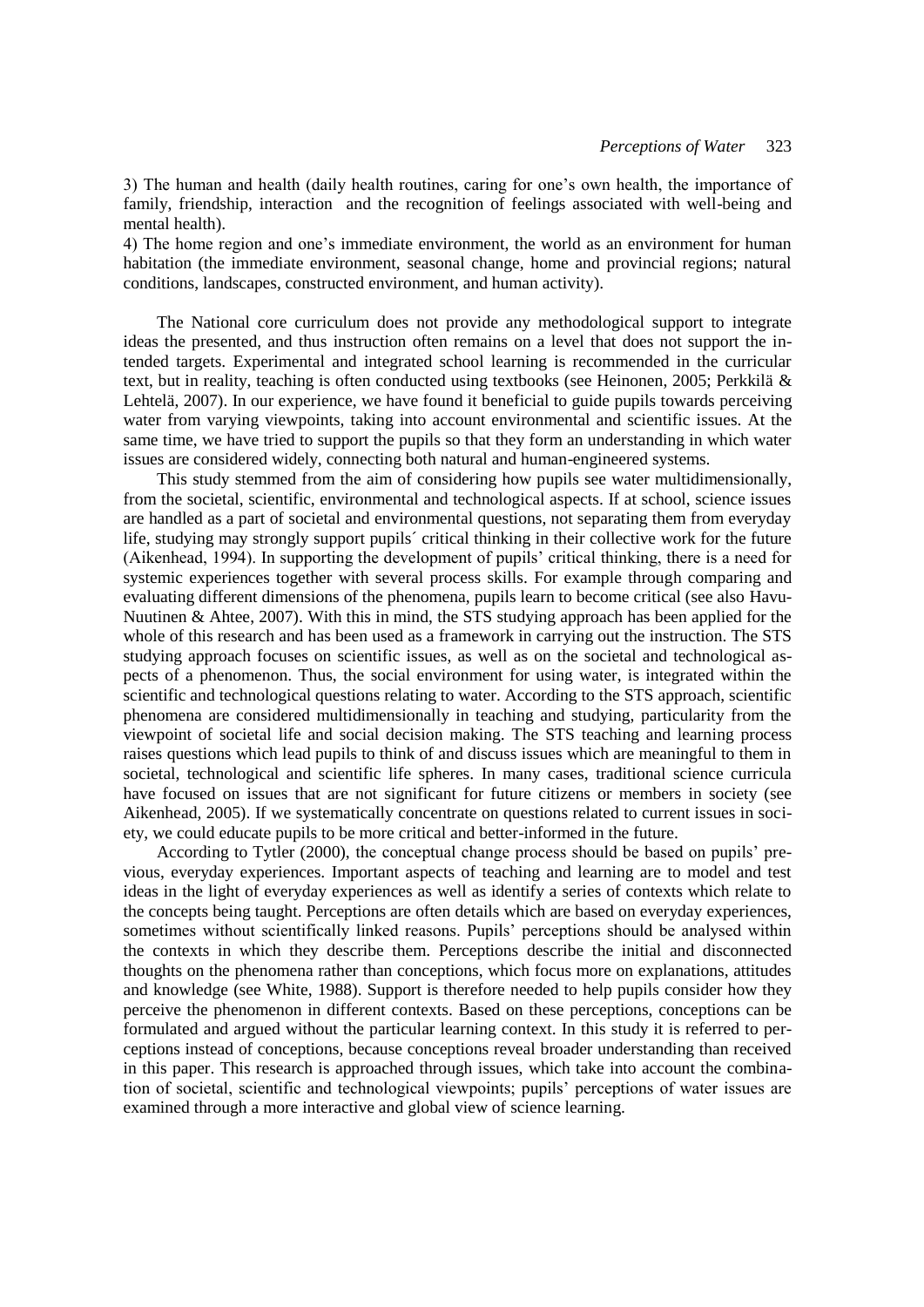# Research Questions

The aim of this study is to describe the context of STS instruction phenomena which pupils associate with water. In contrast to earlier research, we aim to consider water issues from several viewpoints, in an authentic school context. We are interested in pupils' perceptions of water issues before and after studying them. The STS approach is used as a framework for the teaching and learning processes. Our research focus on questions:

- What are the pupils<sup> $\epsilon$ </sup> perceptions of water before and after the teaching and learning process?
- How do pupils´ perceptions change during the teaching and learning process?

# **Method**

In an authentic school context, this research examined a teaching and learning process in which pupils' perceptions' of water issues were analysed. A control group was not used because we did not aim to compare, but to describe and understand the strengths and weaknesses of the STS approach in studying water issues. The research followed a case study design (Gomm, Hammersley & Foster, 2000). This study involved a rural primary school in eastern part of Finland fourth and fifth graders aged between 10 and 11. Two fifth grades and one fourth grade classes participated in the study, totally 67 pupils, but only for 52 pupils' pre and post data exist and they were analysed. According to the curricula, the learning goals of both grades were very similar. Where both groups are reported, each grade has been mentioned specifically. The water issues included in the research belong to the curriculum and yearly schedule of the school, thus following their normal daily routines. The study was carried out in March-April, year 2008.

#### *Essays and Drawings as a Method of Data Collection*

Before the studying process, pupils were asked to write an essay about the issues that came to mind when they thought about water. If needed, the pupils had an opportunity to ask further questions to help them in the writing process. In addition, they were asked to draw about water. The class teachers instructed the pupils to draw "water around us". The pupils had one hour (60 minutes) to write their essays and another hour for drawings. The tasks were carried out on separate days.

These data collection methods are used for a specific purpose, namely for capturing the pupils' perceptions of water, to achieve as complete and diversified a picture of the perceptions as possible. The essays play a primary role because the pupils wrote essays twice, but made only one drawing.

Writing essays are a productive way for learning science (Robertson, 2004) and there have been several accounts which confirm this (Ellis, Taylor, & Drury, 2005). The essays enabled us to capture the pupils' own style of writing, gathering data which had been personally produced by the pupils, using the concepts familiar to them. Essays reveal pupils' perceptions through their own individual ways of describing and interpreting issues (Ellis et al., 2005). The researcher is not able to influence the descriptions as might be the case in interview situations. In addition, essay writing supports relevant interpretation as the scientific phenomena is related to some particular context, which makes descriptions more concrete and content based. Compared to individual interviews, writing essays are also a productive and effective way of collecting data. However, that depends on the pupils' abilities to describe their perceptions. If pupils do not know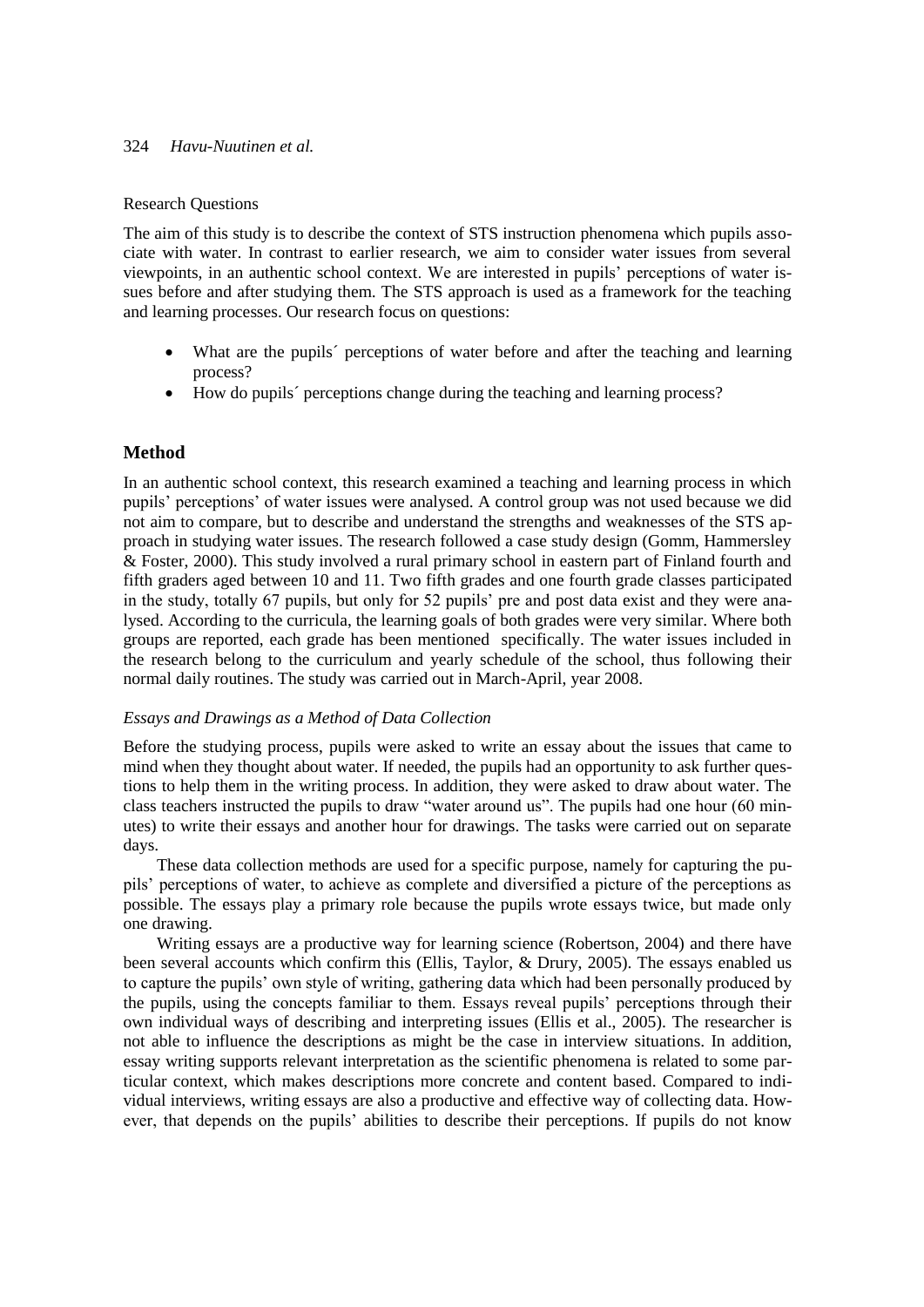proper words or terms to describe their perceptions and experiences, they cannot produce valid essays or they might be misunderstood (see Robertson, 2004).

There is plenty of evidence that pupils' drawings can be a useful tool both for probing their level of understanding of natural phenomena and for identifying the pupils' scientific view (see e.g. Dove et al., 1999). For data collection, they offer an alternative to oral and written methods. Drawings can be a tool for visually perceiving one's own conceptions. They may help pupils to clarify conceptions of particular science phenomena and thus help them to achieve a higher level of thinking such as making links between concepts (Brooks, 2009), as well as presenting information that sometimes cannot be written or spoken. However, as the only method for capturing pupils' perceptions, drawings are not supported. Using them to elicit understanding may have its limitations, since what the pupils produce is partly dependent on their drawing ability: even though children may understand a concept, it does not mean that they can draw it accurately (Dove et al., 1999.) According to Ehrlén (2009), pupils' drawings are contextualised descriptions and thus cannot reveal overall understanding of an individual subject. The contextual factors and pupils' drawing abilities affect the mode of drawings they produce, similar pictures may represent different conceptions. (See Ehrlén, 2009.) With this in mind, combining drawings with some other methods allows more ideas to be presented. In previous studies, children's ideas about abstract concepts have been explored through drawing activities, in conjunction with interviews (e.g. Ben-Zvi Assaraf & Orion, 2005; Ehrlén, 2009). In this study, both drawings and essays are analysed to complete the validity of the research and to provide the pupils with different ways of representing their perceptions of water.

#### *Teaching and Learning Processes and Aims*

After the pre-phase of writing essays and producing drawings, pupils participated in instruction given by Master level student teachers of science and technology education who had specific competence concerning these issues. Nine student teachers supervised the first group of fifth graders (case 1,  $n=26$ ), four student teachers supervised the second group of fifth graders (case 2,  $n=25$ ) and four student teachers supervised the fourth graders (case 3,  $n=16$ ). Student teachers planned the lessons together, but only a pair or a small group of students taught the class at one time. All the classes had four lessons, each lasting 90 minutes. The first had one extra lesson concerning air. During instruction, pupils considered water in its different forms such as the water cycle, pollution, water purification and the states of water (see more detailed Keinonen et al., 2008; Table 1, Table 2). Pupils made short experiments and performed inquiry-based activities, in which water phenomena were observed in a concrete way.

The general pedagogical aim of the lessons was to encounter the pupils´ abilities to share their knowledge and discuss their perceptions and experiences of water. The observations were first discussed collaboratively (see Dillenbourg, 1999) and at the end of the studying sessions, together with the teacher. Thus, the conceptualisation of the phenomena was confirmed by the teacher. The learning results were individually documented in separate water project workbooks. Thus, the socially shared knowledge construction process was used to support the individual process of conceptual change.

The challenges of the study relate to the social and physical aspects of the learning environments. During instruction, both the class teacher and the student teachers were present in the classroom; the pupils were not used to so many adults at the same time. This caused some confusion when support was needed and to some extent, prevented full concentration. In addition, the pupils were not used to working in collaboration and making inquiries. The learning method was new to them; hence the pupils lacked routines for working.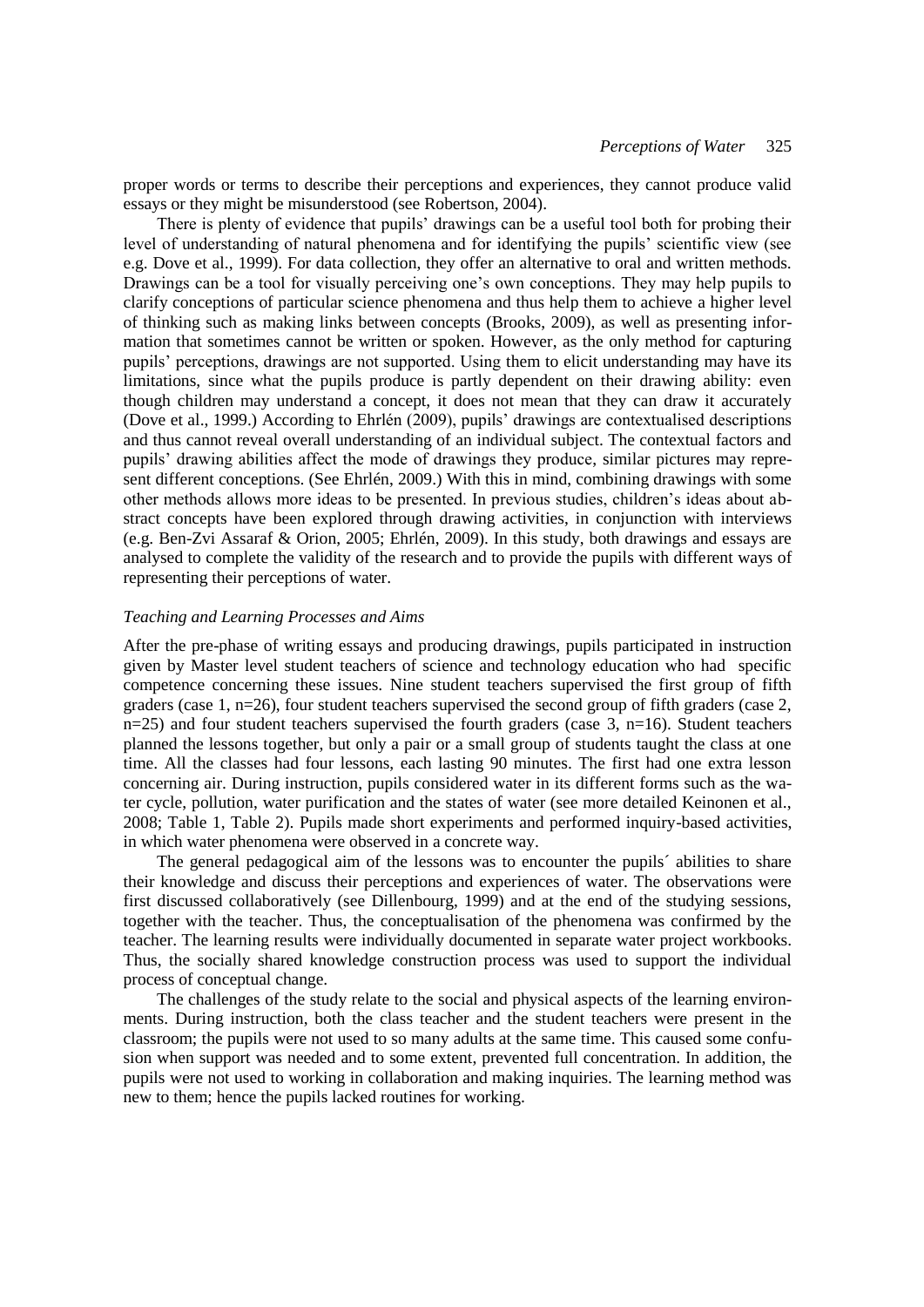| <b>Lesson</b>                                      | Content of the lesson                                                                                                                                                                                                                                                                                                      | Aims of the lesson                                                                                                                            |
|----------------------------------------------------|----------------------------------------------------------------------------------------------------------------------------------------------------------------------------------------------------------------------------------------------------------------------------------------------------------------------------|-----------------------------------------------------------------------------------------------------------------------------------------------|
| 1st unit                                           | a) Pupils read and discussed an                                                                                                                                                                                                                                                                                            |                                                                                                                                               |
| a) Societal issues concerning water                | article published in the local news-<br>paper. Each pupil filled in an exer-<br>cise sheet concerning the water<br>cycle in nature. The pupils consid-<br>ered where water is used and the<br>problems concerning it.<br>b) In small collaborative groups,                                                                 | a)To understand water as a part of<br>society and its significant role in<br>human life.                                                      |
| b) Water supply in the town                        | pupils searched for information<br>concerning the local water supply.<br>They used the brochure of the local<br>water company, and marked on the<br>map places where the water is<br>taken and the areas of ground<br>water.                                                                                               | b) To understand the local water<br>supply and water as a part of soci-<br>ety.                                                               |
| $2nd$ unit<br>a) States of water                   | a) Pupils made experiments in<br>groups: surface tension, evapora-                                                                                                                                                                                                                                                         |                                                                                                                                               |
|                                                    | tion, melting, water as being sol-<br>vent, and the pressure of water.<br>Each pupil filled in inquiry cards<br>while working. The states of water<br>were learned through group activi-<br>ties in which they had different<br>states of water and scientific ex-<br>planations.<br>b) Pupils visited the water purifica- | a) To learn to observe the process<br>of water states and to observe<br>different aspects concerning water.<br>b) To understand the basics of |
| b) Water purification in society                   | tion plant. They listened to the<br>presentation and asked questions.                                                                                                                                                                                                                                                      | mechanical, biological and chemi-<br>cal water purification.                                                                                  |
| $3rd$ unit                                         | a) Pupils visited the local water                                                                                                                                                                                                                                                                                          |                                                                                                                                               |
| a) The local water supply and<br>treatment process | company, observed and listened to<br>the expert's presentation. Finally,<br>they filled in an exercise sheet.                                                                                                                                                                                                              | a) To gain knowledge about the<br>sources of water. To see techno-<br>logical systems of water purifica-<br>tion.                             |
|                                                    | b) Demonstrating the formation of                                                                                                                                                                                                                                                                                          |                                                                                                                                               |
| b) Water cycle, water in the world                 | ground water in small groups.<br>Pupils filled in an exercise sheet<br>which included a picture of the<br>water cycle. They read an article<br>on different water situations and<br>then discussed it.                                                                                                                     | b) To understand the water cycle,<br>and water resources in the world.                                                                        |
| $4th$ unit                                         | a) Discussion about the water                                                                                                                                                                                                                                                                                              |                                                                                                                                               |
| a) Water supply in the local area.                 | supply and its purification in the<br>town. Explaining the previous<br>summarising<br>observations<br>the<br>water purification methods with<br>transparencies.                                                                                                                                                            | a) To understand what the water<br>supply and its purification means.                                                                         |
| b) Properties of water                             | b) Properties of water: surface<br>tension, osmosis, capillary phe-<br>nomenon, color chromatography,<br>water as being solvent. Pupils<br>worked at activity stations in small                                                                                                                                            | b) To understand the properties of<br>water.                                                                                                  |

Table 1. The content of teaching sequences and aims of the  $5<sup>th</sup>$  grade lessons (a. Case 1, and b. Case 2)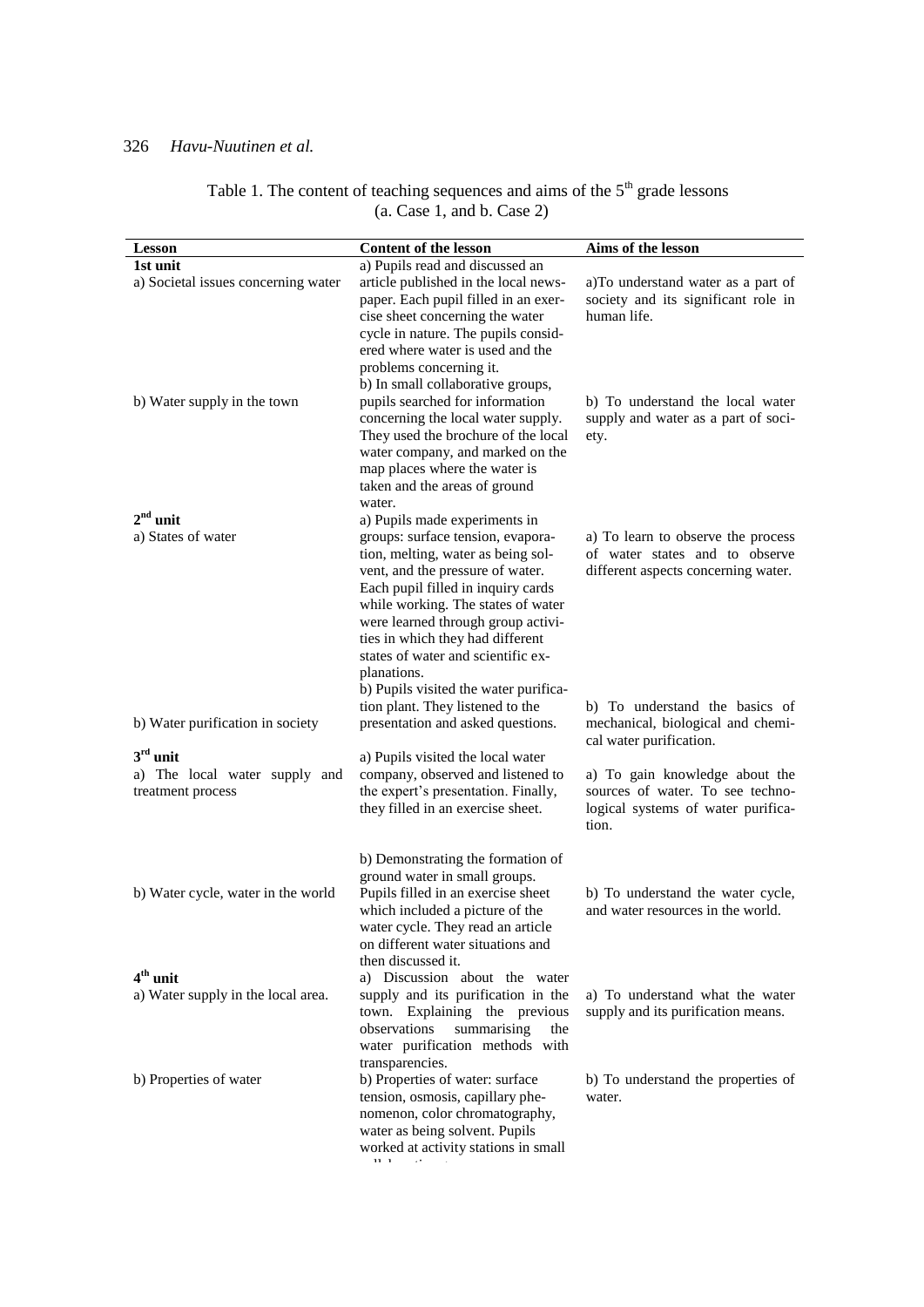| <b>Lesson</b>                                                          | <b>Content of the lesson</b>                                                                                                                                                                                                                                                                                | Aims of the lesson                                                                                                                                                                                                                                |  |  |
|------------------------------------------------------------------------|-------------------------------------------------------------------------------------------------------------------------------------------------------------------------------------------------------------------------------------------------------------------------------------------------------------|---------------------------------------------------------------------------------------------------------------------------------------------------------------------------------------------------------------------------------------------------|--|--|
| 1st unit                                                               |                                                                                                                                                                                                                                                                                                             |                                                                                                                                                                                                                                                   |  |  |
| Society and technology<br>in<br>concerning<br>the<br>issues<br>weather | Pupils watched a slideshow about<br>water in different places and held<br>small group discussions about the<br>influence of the water in the pic-<br>ture.<br>The following themes were dis-<br>cussed: meteorologists, weather<br>maps, forecasting and the phenom-<br>ena behind it. Pupils also designed | Orientation towards the issue of<br>water, its role in the world and the<br>fact that all water is not visible to<br>us.<br>To understand what constitutes the<br>phenomena of weather, how to<br>make forecasts and the symbols<br>used in them. |  |  |
| $2nd$ unit<br>The water cycle and states of<br>water                   | equipment for weather forecasting.<br>Based on their homework, pupils<br>drew a diagram of temperature.<br>The demonstration about boiling<br>water.<br>The meaning of the water cycle<br>was clarified by searching for<br>information on the internet and<br>working in pairs at activity sta-<br>tions.  | To understand the states of water<br>and the water cycle.                                                                                                                                                                                         |  |  |
| $3rd$ unit<br>Water cycle in nature                                    | Based on the homework, a histo-<br>gram was drawn on water con-<br>sumption and there was discussion<br>about how to save water.<br>Pupils made experiments on the<br>following themes: rain, surface<br>tension, temperature, ground water.                                                                | To learn to save water, to make<br>experiments, to understand proper-<br>ties and also the water cycle.                                                                                                                                           |  |  |
| $4th$ unit<br>Problems concerning water                                | Pupils read articles about the prob-<br>lems concerning water: flood,<br>drought, pollution; they worked in<br>collaborative groups each with its<br>own problem, discussing reasons<br>and societal influences.<br>Concluding the water issue with a<br>mind map.                                          | To learn to understand the societal<br>problems related to the water and<br>to work co-operatively assessing<br>one's own learning.                                                                                                               |  |  |

Table 2. The content of teaching sequences and aims of the  $4<sup>th</sup>$  grade lessons

When the four week instruction period was over, the pupils were again asked to write essays about what came to mind when they thought of water. The post-writing was carried out during the week after the teaching and learning process. 52 out of 67 pupils participated in both the prewriting and post-writing phases. Some pupils were absent on the writing days, some on the prewriting days and others on the post-writing days.

### *Data Analysis*

Content analysis (see Roth, 2005) was chosen to analyse pupils´ descriptions in order to find out the themes and details that pupils connect to water and the variance in their answers. First, details from the drawings and essays were collected. The authors looked at the drawing and read the writing material individually, in order to collect all the different information from the data. The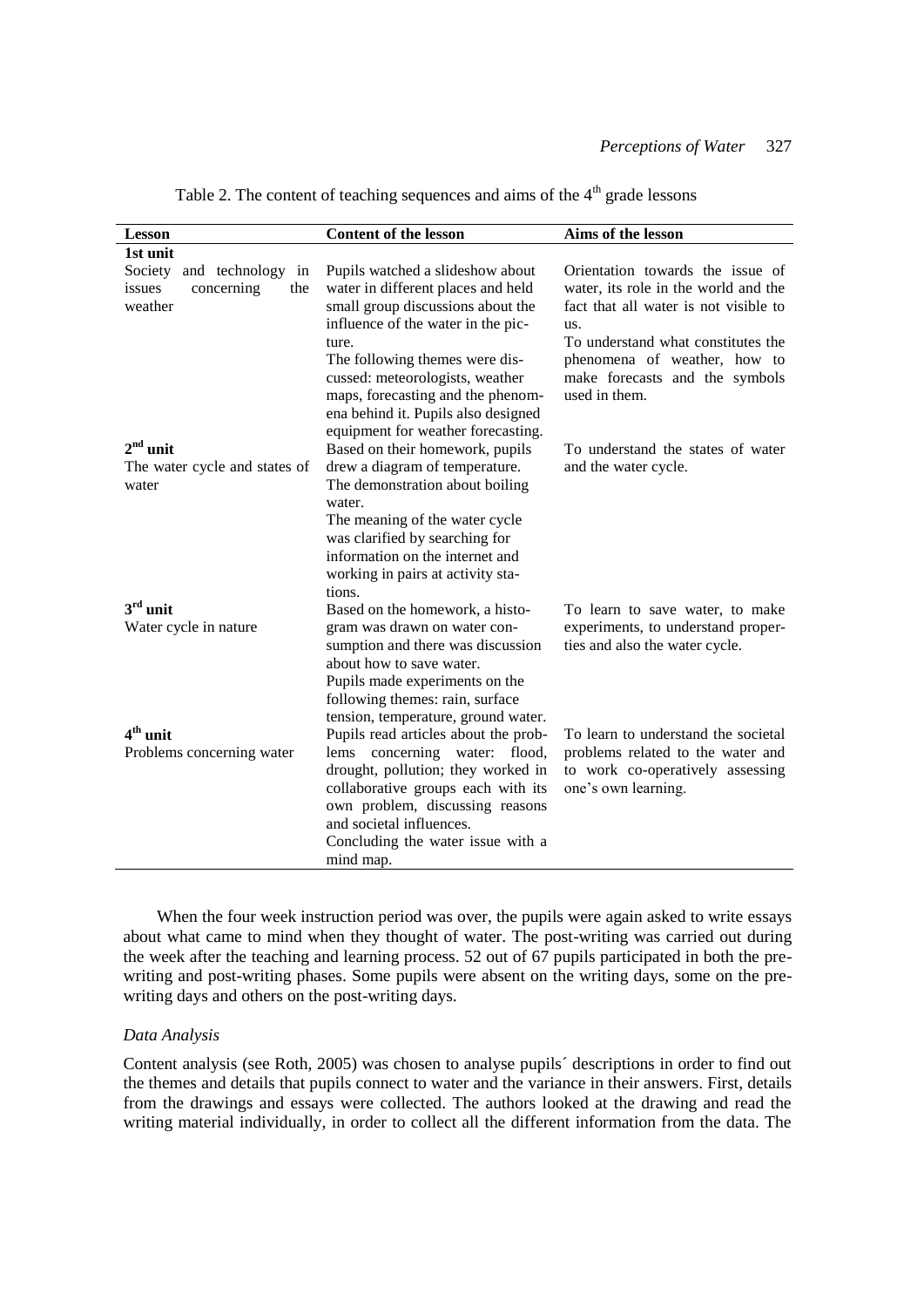authors constructed the primary coding schemes which were based on the individually analysed data. In the second phase, the coding schemes were compared and discussed together by authors in order to verify the analysis process and to agree on descriptions, exact concepts and meanings. Finally, the coding schemes were combined in the cases in which the content description was similar. The additional coding schemes were maintained and taken into account in the following analysis phase. The orientation for the analysis was inductive, but in the final phase, the cases were reviewed based on the STS categories: science, society and technology. The frequencies of each category were counted and a quantitative comparison was produced. Further, the data in the STS categories was qualitatively analysed aiming to describe the particular characteristic of these categories. Analysis showed that the main categories from the essays and drawings were life related aspects; environmental interconnections with water, the physical and chemical properties of water and the technology related to it. These themes are discussed in more detail in the following chapter.

# **Results**

Prior to the teaching and learning process, pupils mostly associated the role of water and its importance for human beings and everyday activities, with drinking and washing (see Table 3). Fourth graders, in particular, considered water as a source of life and its meaning for living things in general. This viewpoint occurred less in the post-writing essays, but water was still seen as a living environment for plants and animals in general. Many pupils mentioned the proportion of water in the human body. The fifth graders built up the link to life by describing lots of biotic elements and their need for water. The relation between water, plants and animals, was described widely and with specified knowledge. Abiotic elements were not mentioned by fourth graders before studying, but in many of the post-writing essays, water was linked to clouds and the sun. Already prior to the teaching and learning process, fifth graders included abiotic elements such as the sky, clouds and rain, in their descriptions of water, but these issues were not mentioned in association with the water cycle. Water circulation was described in many papers after participation in instruction.

Most often, water was mentioned in essays and drawings in the context of everyday activities. Before and after teaching, pupils of both grades described water using recreational terms such as swimming and fishing. In almost every paper, water was linked to swimming in a lake, in the sea or in a swimming pool. Some other daily activities mentioned were drinking, eating and cleaning. The role of water was seen as being significant to the pupils' own life activities and so they wrote about it from their own viewpoint. After instruction, in the essays of both grades, there were less descriptions of water in everyday activities.

Prior to the teaching and learning process

" You can swim in water." Cleaning comes to my mind from water" (girl 27,  $5<sup>th</sup>$  grade)

"You cannot live without water because we need to wash our hands, take a shower and drink. Actually we need water for everything."(girl 16,  $5<sup>th</sup>$  grade)

After the teaching and learning process

" I can wash myself with water and water can be used for washing furniture. You can dive, swim or fish".(boy 26,  $5<sup>th</sup>$  grade)

"Water is wasted a lot each day. I only use a little of it." (girl 19,  $5<sup>th</sup>$  grade)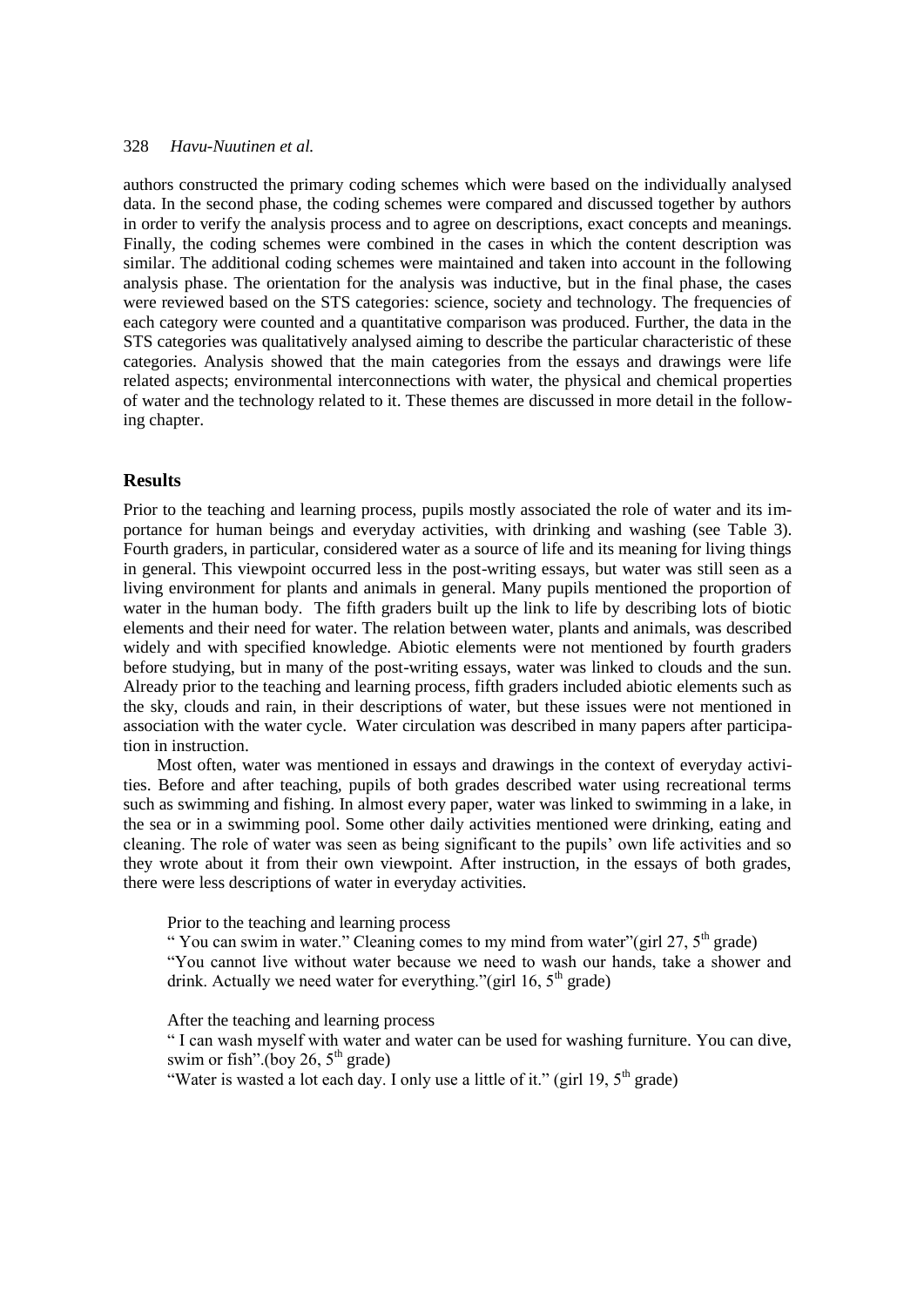|                                | <b>Essays</b> | Essays         | Essays           | Essays           | Drawings       | Drawings      | <b>Totals</b> |
|--------------------------------|---------------|----------------|------------------|------------------|----------------|---------------|---------------|
| Category                       | $4th$ graders | $4th$ grad-    | $5th$ grad-      | $5th$ grad-      | $4th$ graders  | $5th$ graders |               |
|                                | prior to      | ers after      | ers prior        | ers after        | prior to       | prior to      |               |
|                                | studying      | studying       | to study-        | studying         | studying       | studying      |               |
|                                |               |                | ing              |                  |                |               |               |
| activi-<br>Daily<br>ties       | 46            | 40             | 41               | 16               | $\overline{3}$ | 65            | 211           |
| <b>Biotic</b><br>ele-<br>ments | 18            | 15             | 25               | 10               | 24             | 46            | 138           |
| Abiotic<br>ele-                | $\mathbf{0}$  | 12             | 14               | 15               | 24             | 72            | 137           |
| ments                          |               |                |                  |                  |                |               |               |
| Geographical<br>descriptions   | 26            | 12             | 12               | 11               | 10             | 42            | 113           |
| States of wa-<br>ter           | 20            | 26             | 11               | 25               | $\mathbf{2}$   | 17            | 101           |
| Environ-                       | 9             | 14             | 9                | 10               | 5              |               | 47            |
| mental<br>de-<br>scriptions    |               |                |                  |                  |                |               |               |
| Human being                    | 13            | $\overline{4}$ | $\boldsymbol{2}$ | $\overline{4}$   | $\overline{4}$ | 19            | 42            |
| Human-<br>engineered           |               |                |                  |                  | 7              | 20            | 27            |
| systems                        |               |                |                  |                  |                |               |               |
| Descriptive                    | $\mathbf{1}$  | $\overline{4}$ | 16               | 5                |                |               | 26            |
| characteristics                |               |                |                  |                  |                |               |               |
| of water                       |               |                |                  |                  |                |               |               |
| Life in general                | 12            | 3              | 3                | $\boldsymbol{6}$ |                |               | 24            |
| Chemical                       | 5             | 5              | 8                | $\overline{4}$   |                | $\mathbf{1}$  | 23            |
| symbols<br>of                  |               |                |                  |                  |                |               |               |
| water                          |               |                |                  |                  |                |               |               |
| Totals                         | 143           | 131            | 141              | 106              | 79             | 292           | 889           |

Table 3. Frequencies of pupils' descriptions about water in essays and drawings before and after studying

Recreation in the summer time, for example swimming, fishing, boating and water-skiing, were typical features in both the fourth and fifth graders' drawings (Figure 1). There were only a few drawings concerning sports in the winter time, for example skating (Figure 2).

Beside the everyday use of water, pupils focused on the biological relations of water. Biotic and abiotic elements such as human beings', plants' and animals' needs related to water, were systematically taken into account in the essays and drawings. Pupils wrote about the role of water as being one of the significant elements of life and its sectors.

Prior to the teaching and learning process

"People and animals need water a lot. [...] Water is needed that people and animals can live." (girl 13  $4<sup>th</sup>$  grade)

"Fish live in water, also some mammals. Without water, human beings will die in a couple of days." (boy 7,  $4^{th}$  grade)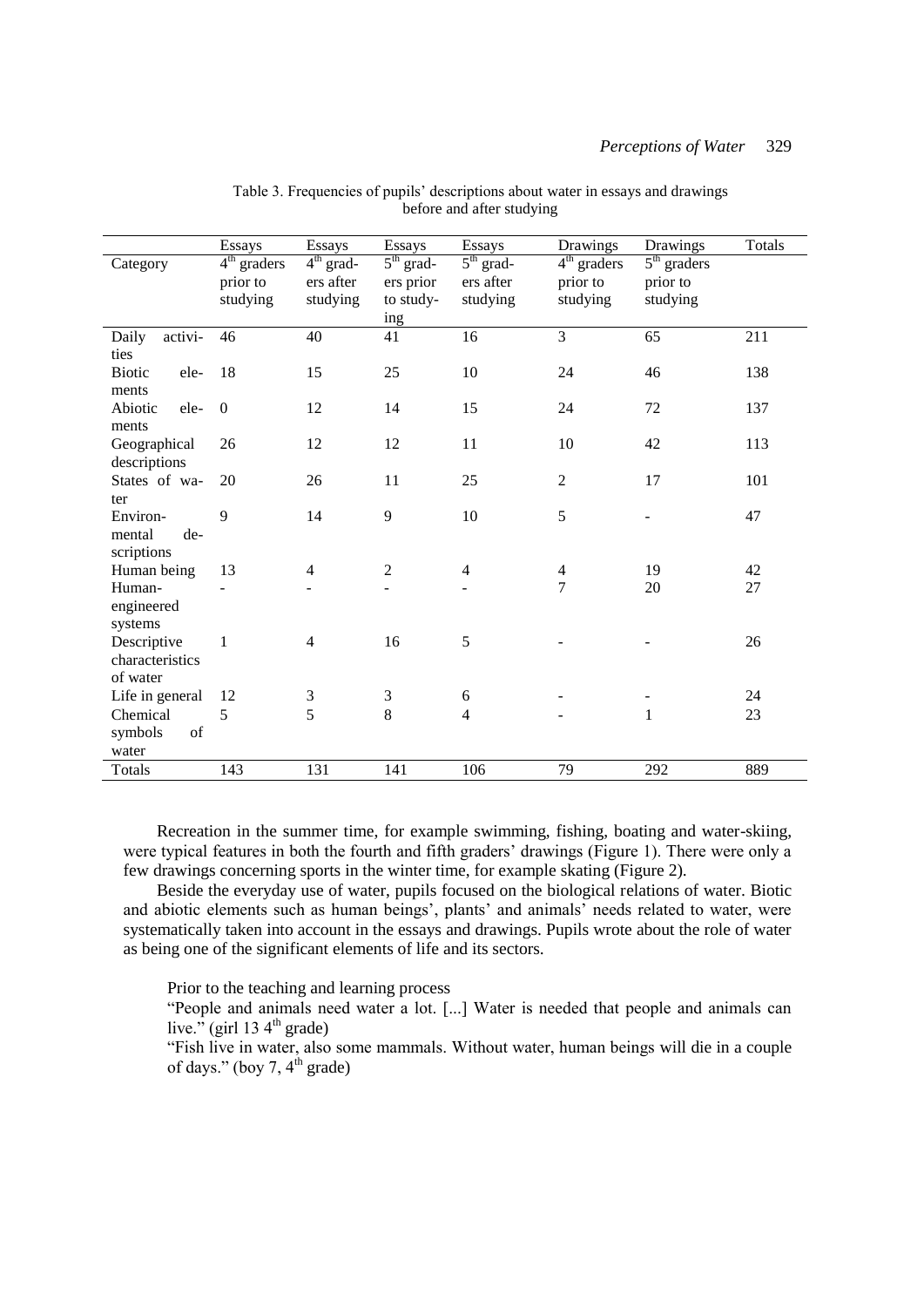



Figure 1. The drawing reflects a perception of recreation in the summer time and the use of water in everyday activities. (girl 31,  $5<sup>th</sup>$  grade)

Figure 2. The drawing depicts recreation in the winter time.(girl  $32.5<sup>th</sup>$  grade)

In terms of biotic elements, there were no significant changes in the pupils' perceptions of abiotic and biotic relations of water. However, after the teaching and learning process, the issues were expressed on a more general level.

After the teaching and learning process

"Without water we do not have plants or life on earth. Human beings need water every day." (girl 19,  $5<sup>th</sup>$  grade)

"Water is an important liquid for human beings, plants and animals. [...] Water is important for all life." (girl  $17, 4<sup>th</sup>$  grade)

Pupils included components of the biosphere such as humans, animals and plants in their drawings of water. Fifth graders in particular drew human figures and the interaction between humans and water, such as water consumption and water in their everyday activities (Figure 3). The drawings mainly concerned freshwater ecosystems. Figure 4 typically represents drawings in which pupils presented both the abiotic and biotic elements together. The main abiotic elements were water, stone, sand, the sun and the sky, while the biotic elements were plants and animals, especially fish or mammals.

Even though prior to teaching, snow and ice were recognised as a form of water, instruction guided them to consider the states of water more comprehensively. Some pupils described the molecular model, how the behaviour of molecules changes in different states. In addition, the 5<sup>th</sup> graders linked the states of water to the seasons and water circulation in nature.

Prior to the teaching and learning process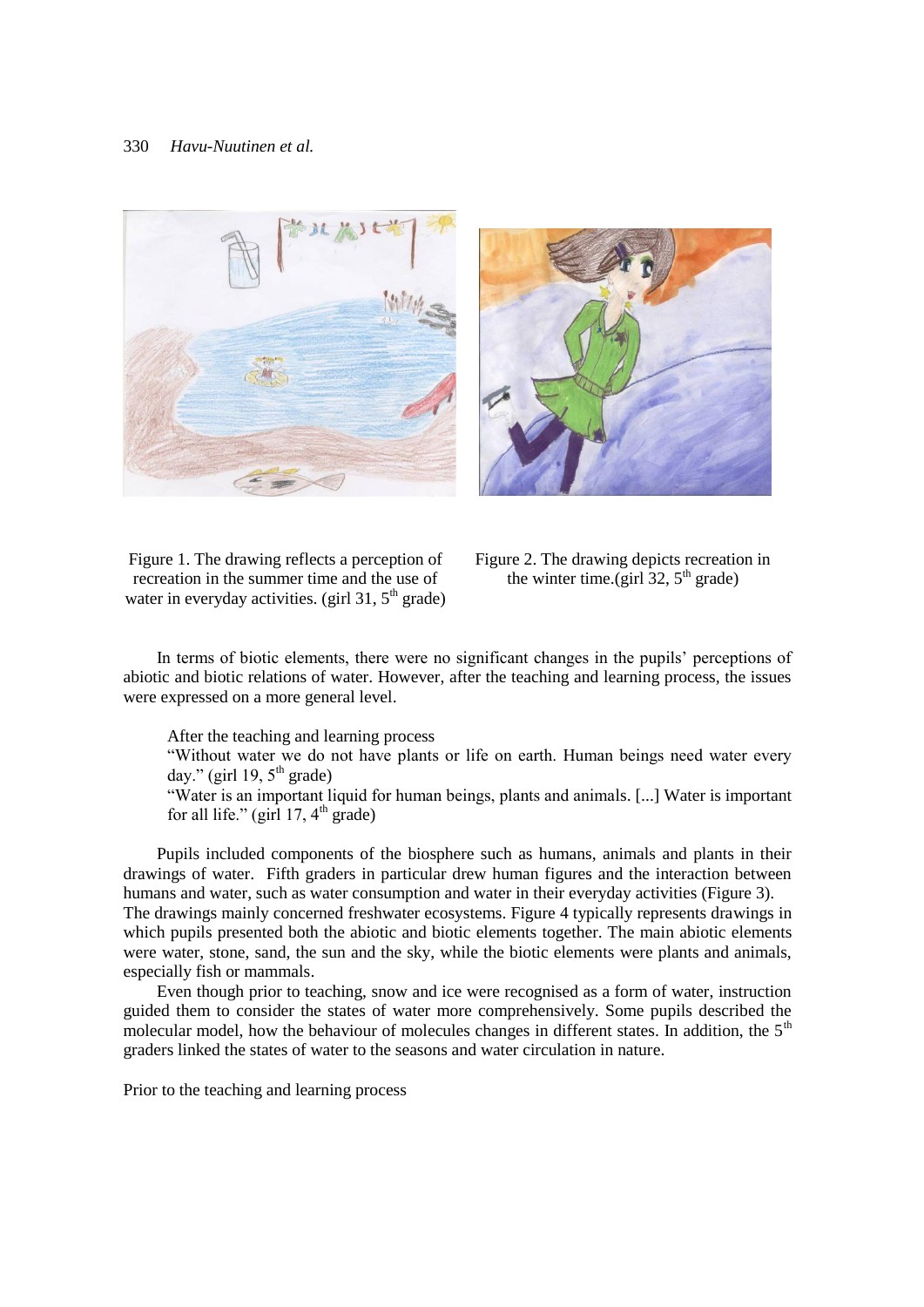" If water does not exist, there would be no snow either, all plants would die away and there would not be any water for drinking. (boy  $9.4<sup>th</sup>$  grade)



After the teaching and learning process " water can be in many states:



Figure 3. The drawing depicts water consumption.(girl  $6, 5^{\text{th}}$  grade)

Figure 4. The drawing presents the abiotic and biotic elements of the fresh water ecosystem. (girl  $6, 4<sup>th</sup>$  grade)

Pupils in the fifth grade drew snow and ice as a form of water in nature. Some lakes or ponds had an ice cap and a few pupils drew ice sheets and an ice cube. An interesting societal aspect was the description of water as a part of environmental protection. Pupils did not systematically write about the environmental aspects prior to studying, but afterwards, these descriptions clearly increased, especially among the fourth graders. In addition, pollution was an issue which was mentioned by the fourth graders prior to the teaching and learning process, but afterwards, no increase was noticeable. The drawings depicted features of the water ecosystem such as water pollution, toxic and poisonous water (Figure 5), and the source of the water pollutants was shown in the form of sewage and contamination by radioactive substances. Pupils also drew humanengineered systems, e.g. water purification and water distribution at a local level (Figure 6).

Prior to teaching and learning, pupils particularly mentioned geographical places where there is a shortage of water and how the amount of water varies in different parts of the earth. They also described which forms of water can be found on the earth and how the sea and a river differ from each other. However, the water run-off to the sea was not described. After the teach-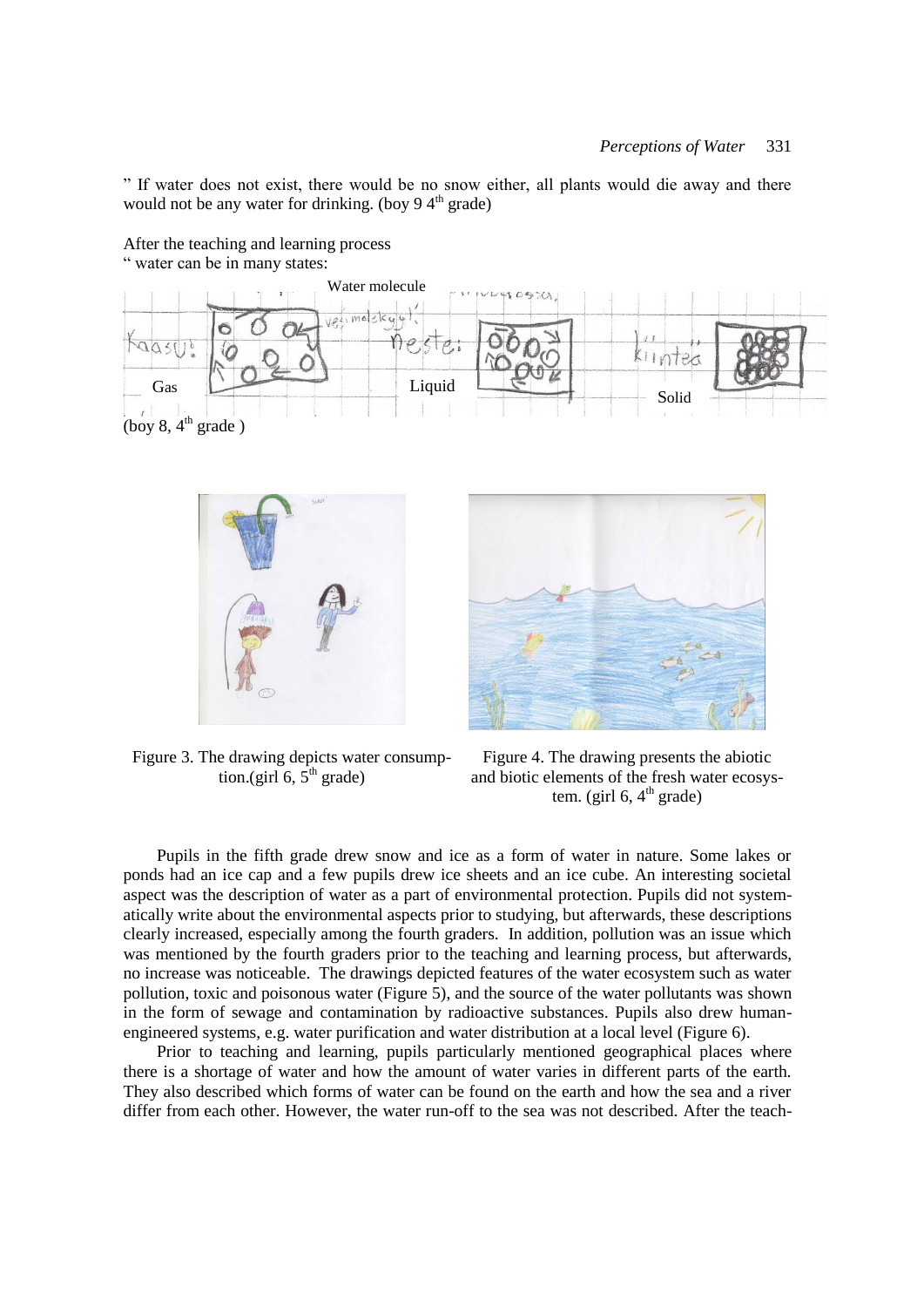ing and learning process, these details were connected to each other, implying more causal links and interconnections between the phenomena.



Figure 5. The drawing reflects the source of pollutants in water.(boy  $7, 4<sup>th</sup>$  grade)

Figure 6. The drawing represents the local water purification system.(girl 19,  $5<sup>th</sup>$  grade)

Prior to the teaching and learning process

"The earth is the only planet where water exist. […]Water can be found from lakes, rivers, seas, streams and ponds. The earth is covered mainly by water". (boy  $7, 4<sup>th</sup>$  grade)

After the teaching and learning process

"Water is a liquid which you can find from nature: lakes, rivers, seas and ponds. In some countries they do not have enough water and people die of thirst. In some places there is flooding because after drought, the land cannot absorb the water.[..]."(boy 7,  $4<sup>th</sup>$  grade)

There were few references to habitation in the drawings. Most of them depicted natural areas versus developed areas and none of the drawings or essays contained references to agriculture or industry at a waterside location. However, human beings, plants and animals in, around and on the banks of lakes and fresh water on the earth surface, were frequently mentioned. Only one drawing highlighted the fact that fresh water resources are only a very small part of global water resources, compared with the water in the seas. Pupils only showed that e.g. lakes receive their water input from streams or from the transpiration of water between a pond/lake and a connecting creek (see Figure 7). Some drawings indicated pupils' understanding of how water moves through environmental systems and interacts with other substances such as air and soil (see Figure 8).

Prior to the teaching and learning process, water as a substance was discussed through everyday descriptions of water characteristics. In the fifth graders' essays, they had described water in relation to its colour and odour. Some pupils mentioned the chemical symbol of water both before and after the teaching and learning process, but there was no increases its use during the process and the chemical symbol of water was seen only in one drawing.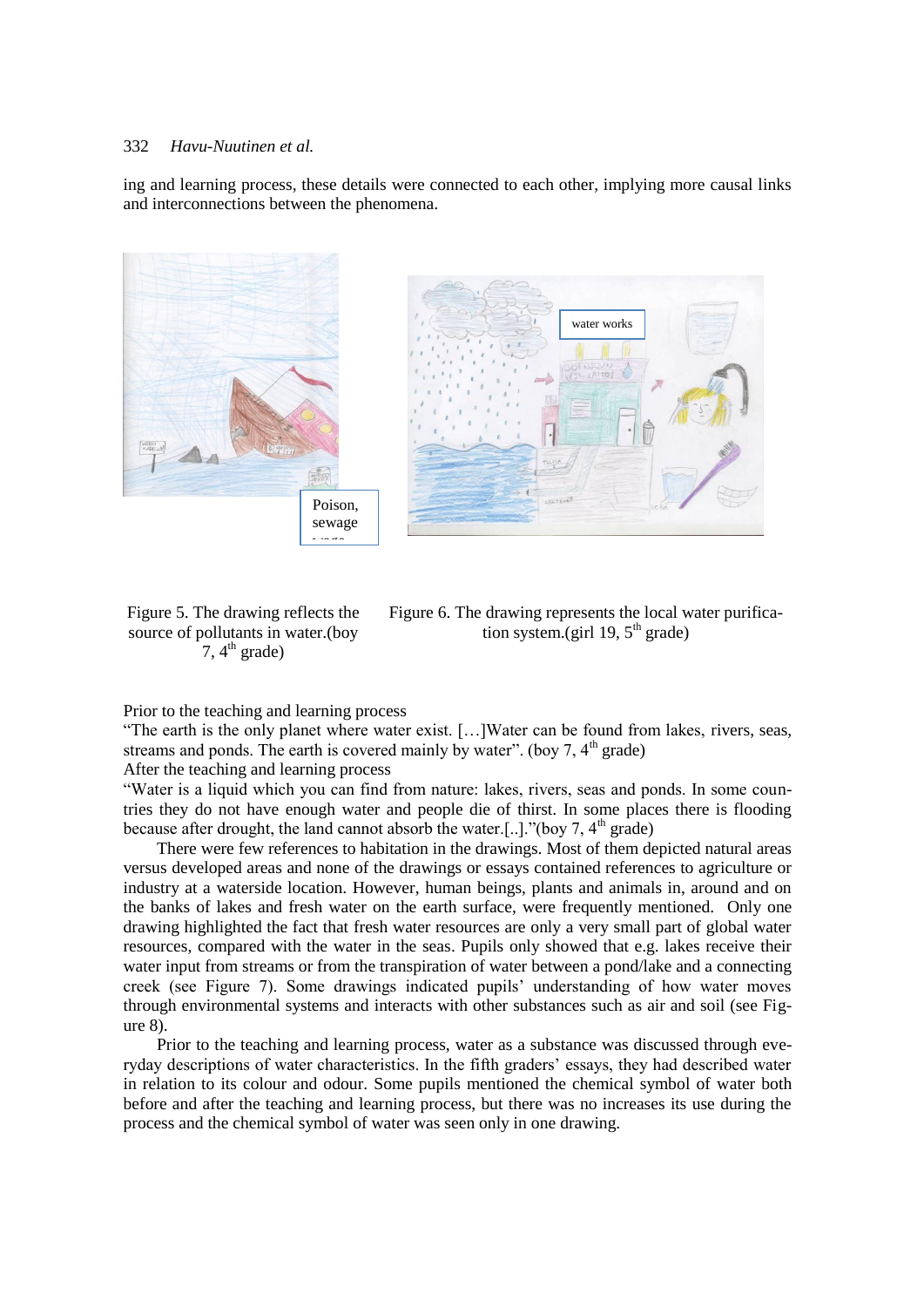

Figure 7. The drawing represents the connecting lake and river. (boy 3,  $4<sup>th</sup>$  grade)



After the studying process, pupils wrote about the meaning of water in science, technology and society. Despite STS instruction, the codes in the pupils´ answers fell into the same categories as previously, but the content varied somewhat. Pupils´ essays were more compact than before, but the content was more comprehensive. The essays were written at a more general level, examining water as a substance and although pupils did not describe the aspects of using water in detail, they considered the phenomenon of water in nature more broadly.

Although prior to instruction, the fourth graders had lots of fragmented ideas about the problems related to water and the states of water, they did not express them at all after instruction. It was water circulation and purification that came more to the fore. They perceived water in a more systemically and described it in a broader context. Generally, the fourth graders´ wrote more comprehensively about the different kind of perceptions, although they wrote less about societal issues than before instruction.

Prior to instruction, the fifth graders' essays included more descriptions of purification and the lack of water; they also described the use of water, water related problems, the states of water and the uneven distribution of water in the world. Afterwards, they only considered the lack of water. After instruction, almost all fifth graders, especially the girls, wrote about the factors which were discussed during the teaching and learning process, also describing more societal issues such as the history of water, its meaning for life and for human beings.

# **Conclusion and Implications**

This study has given an overview of fourth and fifth grade pupils' perceptions of water that occurred during the STS teaching and learning process and showed how perceptions of the water system changed. The aim of the research was to gain more knowledge about how pupils perceive water, based on essays and drawings used in the STS teaching and learning process. Previous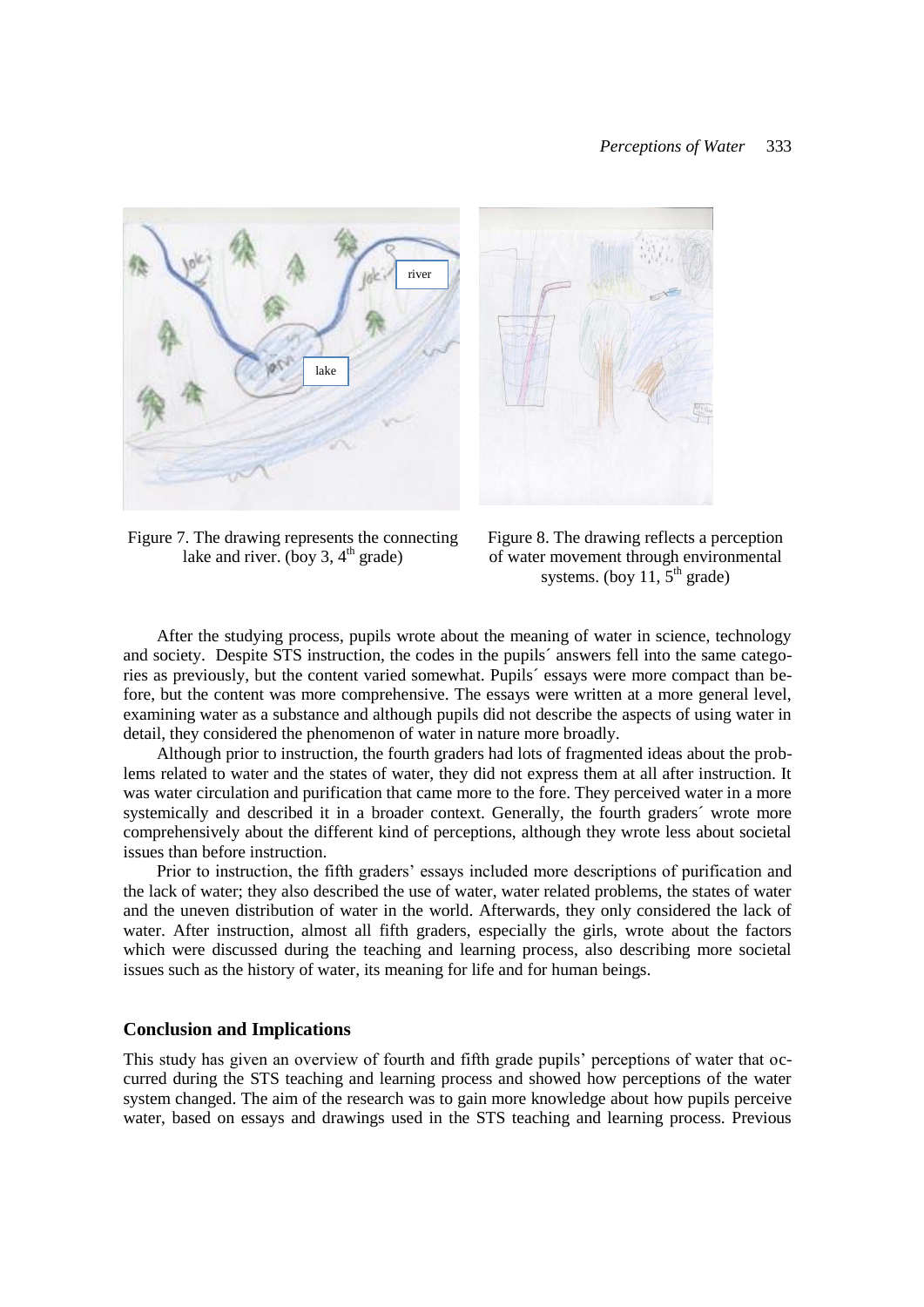studies (Varelas et al., 2006) have shown that pupils theorise aspects of the same phenomena in different ways and that their conceptions are contextually based. In addition, many studies have demonstrated that a connected understanding of water related systems is difficult to achieve (see Varelas et al., 2006; Covitt et al., 2009). The STS approach connects and integrates the science content with the pupils' everyday sphere in a manner that reflects the pupils' natural efforts to make sense of it all (Aikenhead, 1994). According to this study, prior to teaching and learning, the fifth graders' perceptions were very fragmented and atomistic. They described lots of details from everyday life which concerned water. Recreation was frequently connected to water, as was also cleaning. Water as an everyday tool seems to be familiar to the fourth and fifth graders, but their perception of the water cycle did not become apparent before writing about it in the postphase essays (see also Ben-Zvi-Assarf & Orion, 2005). Pupils´ descriptions in these post-phase essays focused more on the states of water and the water cycle. After teaching and learning, the pupils described the connection between the water resources and the role of water for life and considered water from natural and geographical points of view. Although the descriptions were more compact and limited than before, the descriptions were more systemic and included several causal relational aspects in which fragmented perceptions were combined. This emphasises the idea of causality and construction process toward conceptions, which is an important aspect of school science education and highlighted in some previous studies of water phenomena (Shepardson et al., 2007; Covitt et al. 2009). Although in this research, we did not aim to report pupils' conceptual change processes, school teaching should help pupils to link their fragmented perceptions, in order to support changes in pupils' perceptions and conceptions in terms of ontological aspect of scientific issues. (see Havu-Nuutinen, 2005.) However, the challenge of this study was to find the link between the existing perceptions and the new, studied ones. The approach used, helps pupils to recognise the entities and sub-processes of water in order to be able to link them to each other. As this approach was not systematically accomplished by the student teachers, the aim was not fully achieved. Even though pupils considered the water system more comprehensively after the teaching and learning process, many of the details previously mentioned in their essays were later omitted. This indicated that in every case, the link between previous perceptions and learned issues had not been fulfilled. The pupils seemed to ignore their existing knowledge prior to instruction, and brought to the fore those aspects they had learned during the process. For example, states of water were mentioned systematically after teaching and learning and it seemed to be a new aspect for the pupils. Very similar findings are reported by Österlind and Halldén (2007) in a case of learning about freshwater pollution. They argue that one of the main challenges in science learning is that pupils do not see the relationship between theoretical concepts and the empirical world. Empirical experiences are difficult to explain in a theoretical context.

Understanding the concept of water was not the only matter under instruction, the technological and societal issues were important as well. Hence, the pupils initially considered what things, such as recreation, are related to water and are important to life. Later, their understanding of the interrelations (cycles, states, and environmental problems) seemed to develop. It seemed that the STS approach supported at least some pupils' abilities to see water in a wider perspective than previously. However, even if the instruction was well planned, the learning project was too short for changing the conceptual orientation of all pupils. More experiences would be needed for profound understanding of water phenomena. It seems that pupils would need more conceptual support for constructing a comprehensive, theoretical understanding of water phenomena and being able to express their perceptions through writing. Thus, science projects at school should last several weeks in order to allow enough time for fundamental thought on the part of the pu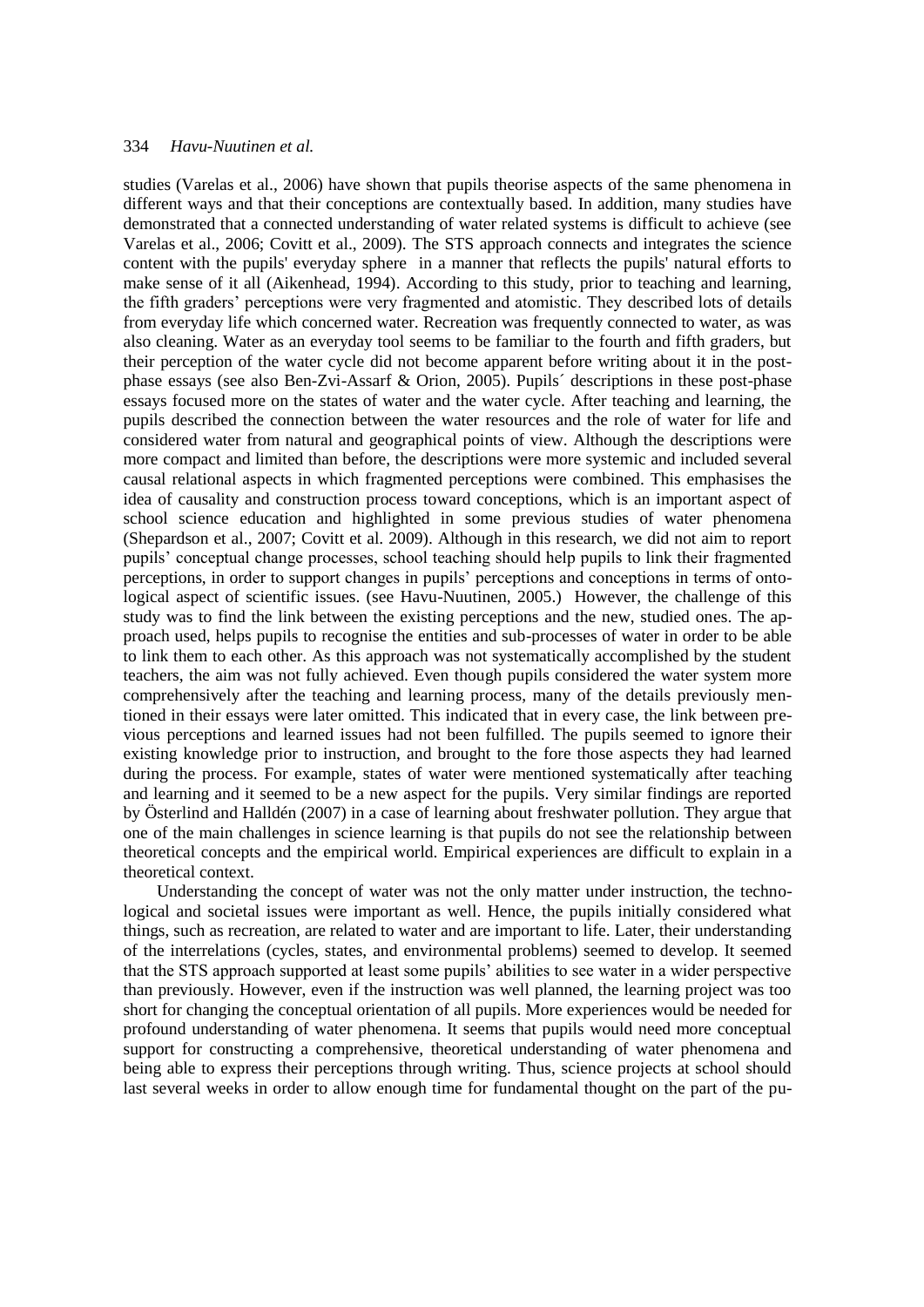pils, and to ensure that the teachers' role as a link between empirical observation and theoretical systemic thinking has been effective.

This experimental research focused on one of the main phenomena of life. Water as a subject has a meaningful role in terms of environmental education, but also a wider understanding of scientific phenomena is strongly linked to the understanding of water. The pupils' writings and drawings revealed viewpoints which varied from scientific, describing water as a substance, to those concerning environmental protection. Environmental aspects of water such as pollution and water protection, occurred mainly after teaching and learning. The fourth graders in particular, wrote about environmental issues after the teaching and learning process, which might be caused by the content of the last study session (see table 1). The environmental aspects seemed to become clearer for pupils who read articles about those specific issues.

This study supports the use of society-oriented approaches in which the multidimensional and cross–scientific view of the phenomena is the goal of the instruction. This is because a fundamental understanding of water as an environmental system is essential in helping young people make their future decisions concerning natural resources. The essays were more complete after the teaching and learning process and pupils considered water cross-scientifically, finding links between the knowledge areas. To this extent the STS approach seems to fulfill the aims of the core curriculum.

This study has been carried out in an authentic school context as part of normal school work, with the exception of student teachers being unfamiliar to the pupils. The structure of this research partly follows the design of a process study, in which a certain process is followed from the beginning to the end capturing the changes in the pupils' perceptions. The study cannot produce results which are controlled by particular variables, but this study does bring to debate on science education, an awareness of concrete pedagogical challenges. In addition, based on the carefully described teaching and learning process, we are able to find links between teaching and learning outcomes and evaluate the quality of the changes in pupils' perceptions. To some extent, the study results are limited from the viewpoint of controlled study design, but on the other hand, this study has been conducted using methods that can be transferred to any school setting.

There has been some discussion about the relevance of drawings and essays as a valid data collection method for gaining knowledge about pupils´ perceptions and understanding of scientific phenomena. Because, ground water, for example, may be difficult to draw, that is possibly the reason for leaving it out of the drawings. On the other hand, the pupils studied the water supply system, and could draw e.g. buildings and pumps when they wanted to describe groundwater pumping. Pupils wrote about the water supply in their essays, but there were few written descriptions of the ground water. This suggests that there may be details that the pupils could not draw but could literary describe. Conversely, some things such as clouds with rain may be easier to draw, hence these perceptions may be expressed more easily by drawing than by writing (see also Dove et al. 1999). We noticed that both methods are valuable as sources of information about pupils' perceptions. To some extent, drawings and writings produced different information; however the perceptions found in both data were coherent, focusing on very similar water issues. In our data analyses we could identify relevant common categories in both sources of information.

Ehrlén (2009) has recently stated that children's drawings can be used to grasp their conceptions only by considering the meaning the children themselves give to their own drawings. We agree with Ehrlén in that there is a certain danger in interpreting drawings, but because the data was achieved by using two methods, the interpretation of drawings was confirmed with essays in cases which were unclear. In addition, the authors carefully discussed, compared and analysed the data material together to achieve valid analysis. This research has shown that, even though it may be different from that of the essays drawings can also give relevant information. Our interest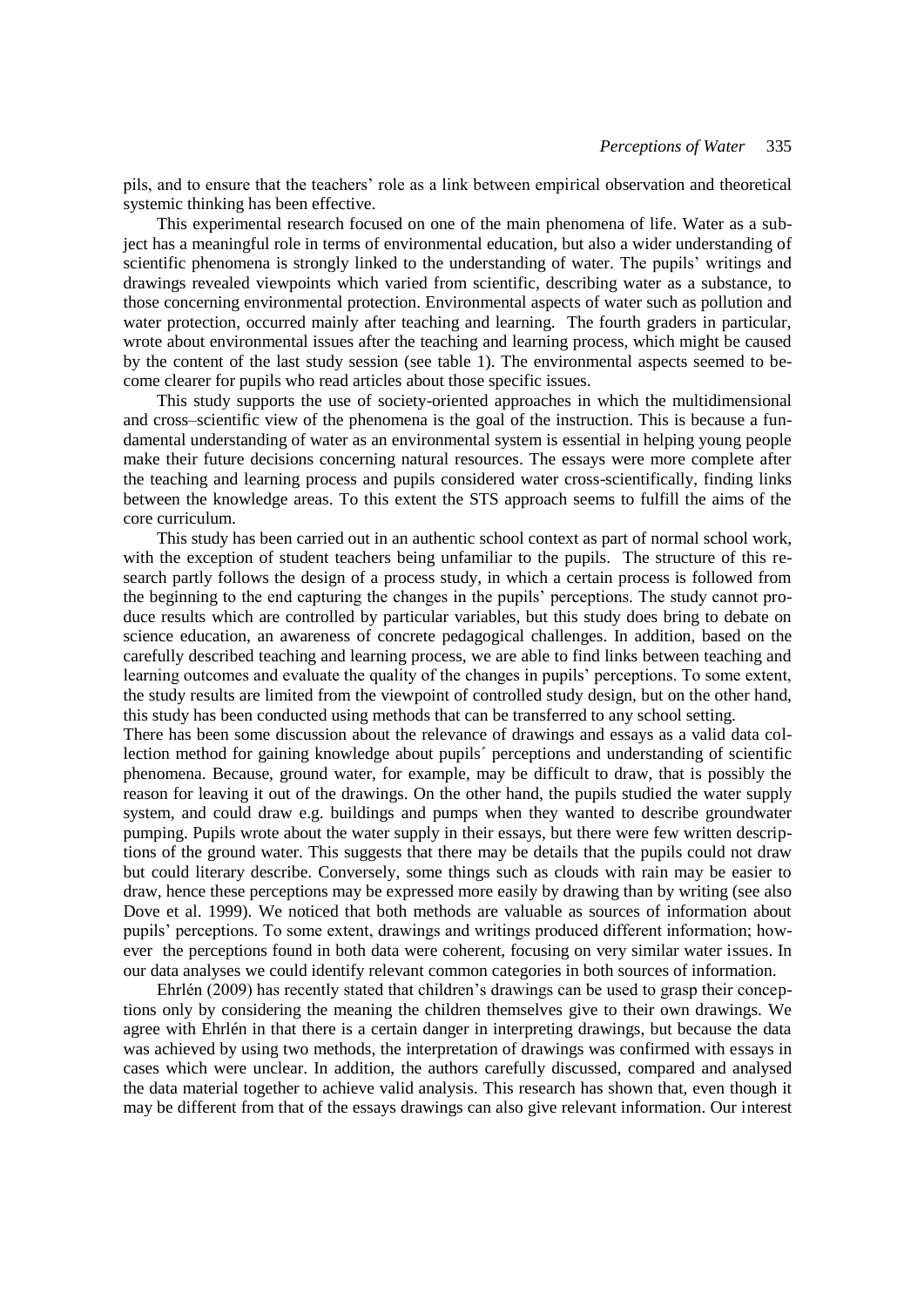was not in the more general conceptions, but in all perceptions that pupils have. In our case it was more important to find out what aspects the pupils connect to water and in which context they describe it, rather than examining how deeply they understand water. Through comprehensive and multidimensional interpretations of pupils' perceptions, educators are able to support pupils' integrative teaching and learning processes in environmental and science phenomena.

# **References**

- Aikenhead, G. (1994). What is STS Science Teaching? In Solomon, J. and Aikenhead, G.S. (Eds.) STS Education. New York: Teachers College Press, 47–59.
- Aikenhead, G. (2005). Research into STS science education. *Education Quimica*, 16, 384-397.
- Ben-Zvi-Assarf, O. and Orion, N. (2005). A study of junior high students´ perceptions of the water cycle. *Journal of Geoscience Education*, 53(4), 366–373.
- Brooks, M. (2009). Drawing, visualisation and young children's exploration of "big ideas". *International Journal of Science Education*, 31(3), 319-341.
- Covitt, B.A., Gunckel, K. L. and Anderson C.W. (2009). Students' developing understanding of water in environmental systems. *The Journal of Environmental Education*, 40(3), 37-51.
- Dillenbourg, P. (Ed.) (1999). Collaborative learning. cognitive and computational approaches. advances in learning and instruction series. Amsterdam: Earli:Pergamon.
- Dove, J. E., Everett, L.A., & Preece, P.F.W. (1999). Exploring hydrological concept through children's drawings. *International Journal of Science Education*, 21(5), 485-497.
- Ehrlén, K. (2009). Drawings as representations of children's conceptions. International Journal of Science Education, 31(1), 41–57.
- Ellis, R.A., Taylor, C.E. and Drury, H. (2005). Evaluating writing instruction through an investigation of students' experiences of learning through writing. *Instructional Science*, 33, 49 -71.
- Gomm, R., Hammersley, M. and Foster, P. (2000). Case Study Method. London: Sage Publishers.
- Havu-Nuutinen, S. (2005). Examining young children´s conceptual change process in floating and sinking from a social constructivist perspective. *International Journal of Science Education*, 27 (3), 259–279.
- Havu-Nuutinen, S., & Ahtee, M. (2007). Teaching and learning science in primary school. In E. Pehkonen, M. Ahtee and J. Lavonen (Eds.) How Finns Learn Mathematics and Science. Rotterdam: Sense Publishers, 229-242.
- Heinonen, J-P. (2005). Opetussuunnitelmat vai oppimateriaalit: peruskoulunopettajien käsityksiä opetussuunnitelmien ja oppimateriaalien merkityksestä opetuksessa. [Curricula or educational materials] Researches 257. Faculty of Behavioural Sciences. University of Helsinki: Helsinki.
- Kawasaki, K., & Herrenkohl, L.R. (2004). Theory building and modeling in a sinking and floating unit: a case study of third and fourth grade students´ developing epistemologies of science. *International Journal of Science Education*, 26 (11), 1299–1324.
- Keinonen, T., Ismail, P. and Havu-Nuutinen, S. (2008). Water: Fourth and fifth graders thoughts on it. *The International Journal of Learning*, 15, 247–254.
- Márquez, C., Izquierdo, M., & Espinet, M. (2006). Multimodal science teachers´ discourse in modeling the water cycle. *Science Education*, 90, 202–226.
- National Board of Education (Eds.) (2004). National Core Curriculum for Basic Education. Helsinki: National Board of Education.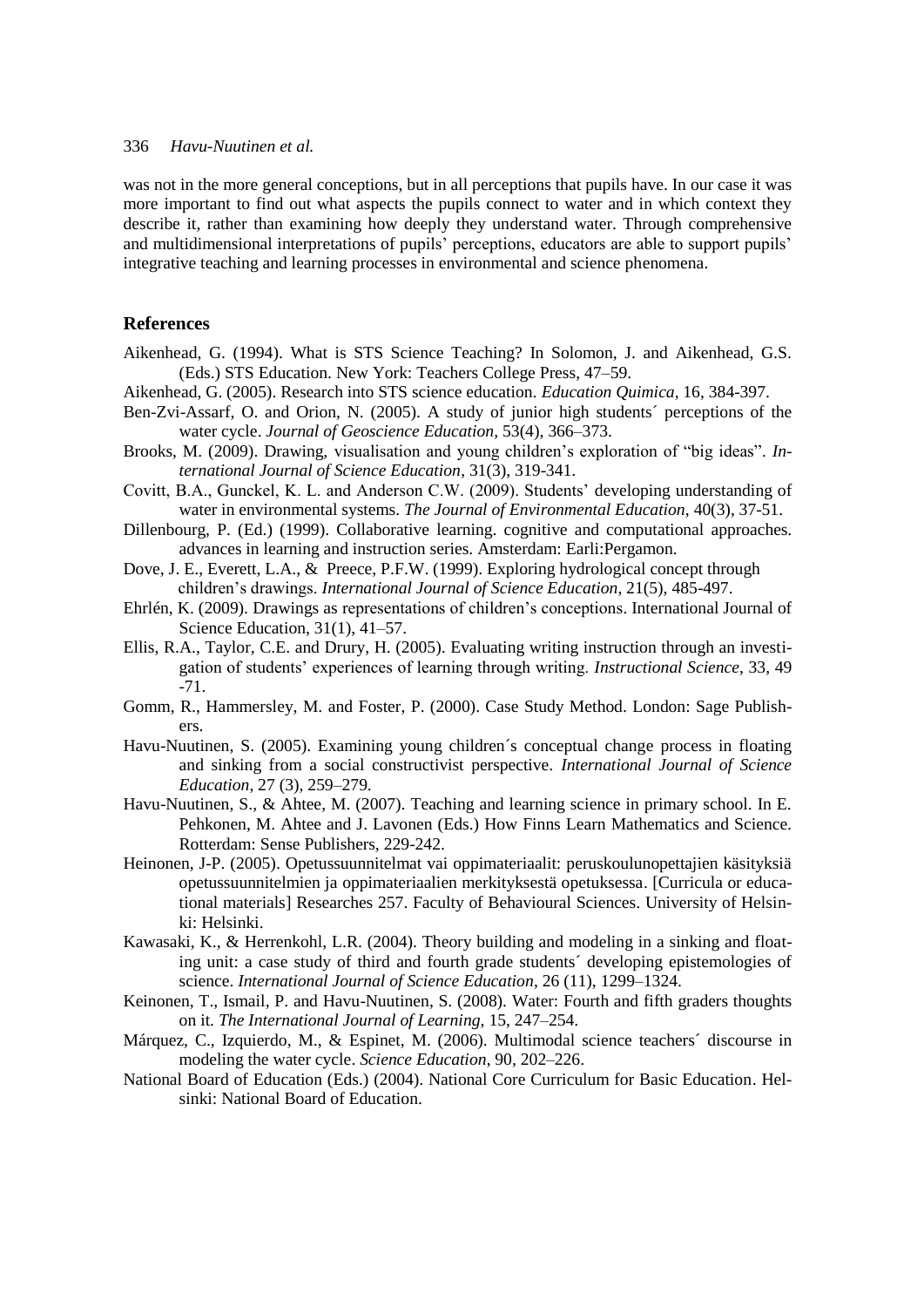- Patterson, L.A, & Harbor, J. (2005). Using assessment to evaluate and improve inquiry-based geoenvironmental science activities: Case study of a middle school watershed e. coli investigation. *Journal of Geoscience Education*, 53(2), 204-214.
- Perkkilä, P. and Lehtelä, P-L. (2007). Learning environments in mathematics and science. In E. Pehkonen, M. Ahtee and J. Lavonen (Eds.) How Finns Learn Mathematics and Science. Rotterdam: Sense Publishers, 69–85.
- Robertson, I. (2004). Assessing the quality of undergraduate education students' writing about learning and teaching science. *International Journal of Science Education*, 26 (9), 1131– 1149.
- Roth, W-M. (2005). Doing Qualitative research. Praxis of methods. Rotterdam: Sense Publishers.
- Shepardson, D.P., Harbor, J. and Wee, B. (2005). Water towers, pump houses, and mountain streams: Students´ ideas about watersheds. *Journal of Geoscience Education*, 53 (4), 381-386.
- Shepardson, D.P., Wee, B., Priddy, M., Schellenberger, L. and Harbor, J. (2007). What is a watershed? Implications of student conceptions for environmental science education and the national science education standards. *Science Education*, 91(4), 554-578.
- Tytler, R. (2000). A Comparison of year 1 and year 6 students´ conceptions of evaporation and condensation: dimensions of conceptual progression. I*nternational Journal of Science Education*, 22(5), 447-467.
- Varelas, M., Pappas, C.C. and Rife, A. (2006). Exploring the role of intertextuality in concept construction: Urban second graders make sense of evaporation, boiling, and condensation. *Journal of Research in Science Teaching*, 43(7), 637-666.
- White, R. (1988). *Learning science*. Cambridge: Basil Blackwell.
- Österlind, K. & Halldén,O. (2007). Linking theory to practice: A case study of pupils course work on freshwater pollution. *International Research in Geographical and Environmental Education*, 16(1), 75–89.

# **Authors**

Sari Havu-Nuutinen, Adjunct professor, is Senior University Researcher on general Education focusing to early year's education and science education. Currently works as a teacher educator at UEF taking response of minor studies of pre-primary education. She gives lectures focusing on science education and educational psychology. Her research areas focus on young children teaching and learning in science education, especially knowledge construction and conceptual change in authentic learning processes. In addition, more current research deals with the issues such as quality of pre-school and children's and teachers' well-being in pre-school education and first and second grades. **Correspondence:** University of Eastern Finland, School of Applied Education Sciences and Teacher Education, P.O. Box 111 80101 Joensuu, Finland. E-mail: sari.havu-nuutinen@uef.fi

Sirpa Kärkkäinen is Senior Lecturer in Biology and Geography. She works with primary and secondary school teacher students and gives lectures focusing on science education especially biology, geography and environmental education. Her research areas focus on teacher education, for example inquiry based learning, collaborative learning and informal learning environments.

Tuula Keinonen is professor in research on general education especially science education. She holds PhDs in Physics and in Education. Her research covers students' perceptions of sciences,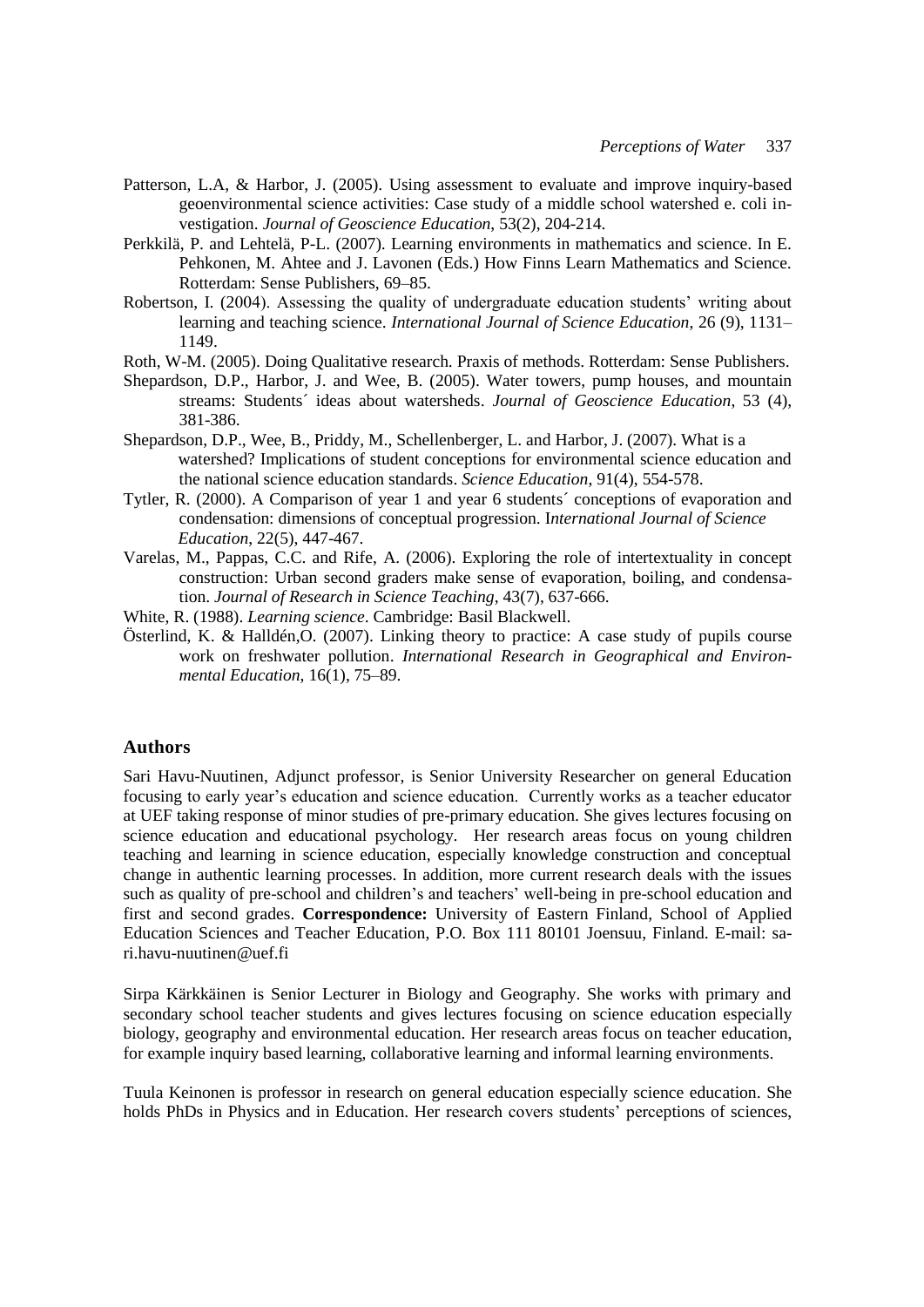teachers' growth and environmental education. She supervised PhD students and has experience in pre- and in-service teacher training. She has written science school books and coordinated several research projects.